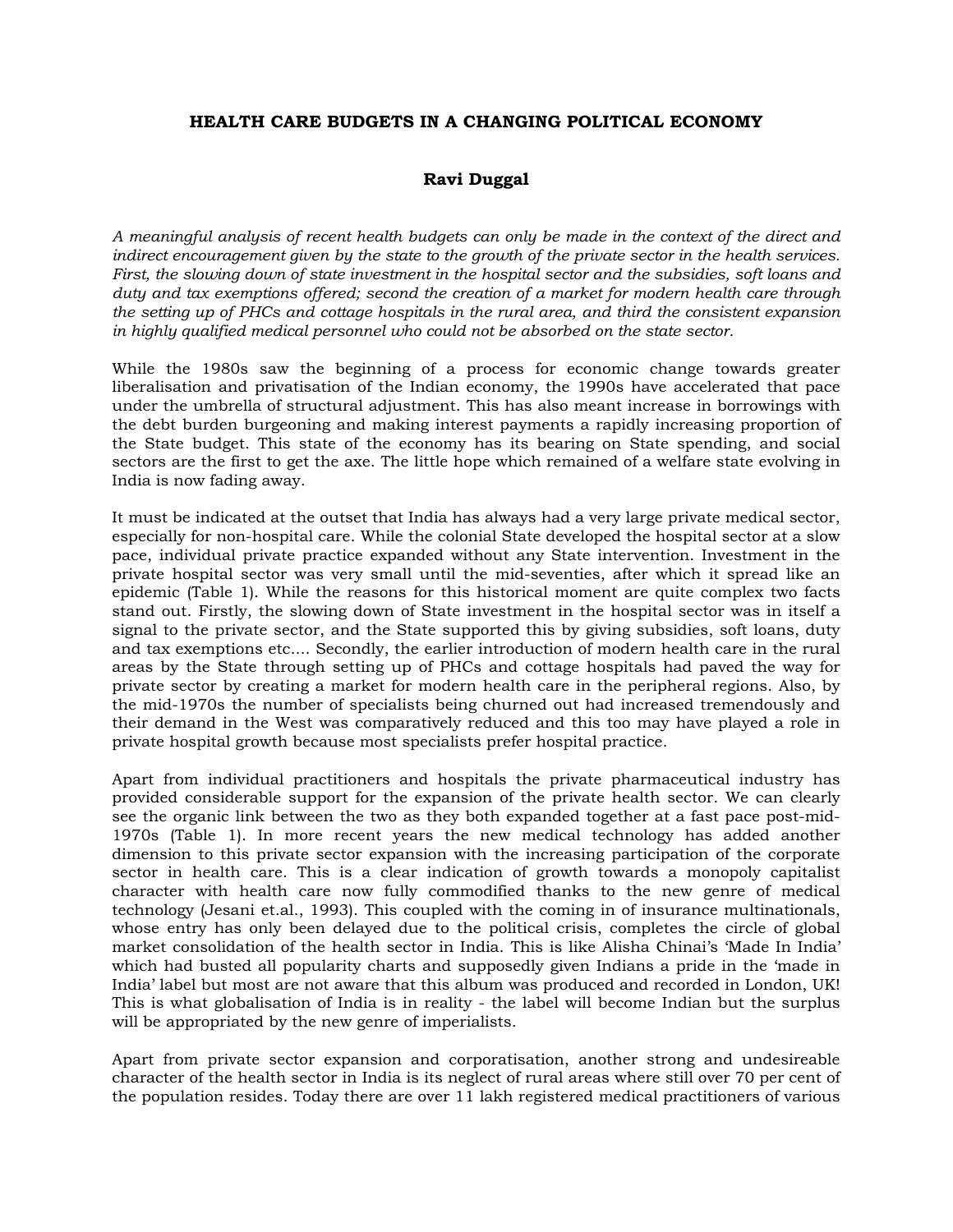systems in the country of which 60 percent are located in cities. In case of modern system (allopathy) practitioners as much as 75 percent are located in cities and especially metropolitan areas. For instance, of all allopathic medical practitioners registered with the state medical council in Maharashtra 55 percent are in Mumbai City alone which has only 12 percent of the state's population. The main reason, thus, for underdevelopment of health care in rural areas is this vast rural -urban gap in provision of and location of health care resources. With rural areas being undeserved two things have happened - a large number of unqualified people have set up medical practice and the rural population exerts pressure on facilities in the cities and towns thus affecting the efficiency and capacity of the latter. In spite of planned development over the last 45 years the State has failed in narrowing the ruralurban gap, and infact at the behest of imperialist influence it has promoted strategies for rural health care which cause more harm than good for the health of the people. Under the umbrella of community health the State has given rural areas third rate health care through its PHCs and that too only preventive (immunisations) and promotive (family planning) care; curative care which is the main demand of the people has been ignored in terms of investment and allocations and hence people in rural areas are left to the mercy of the exploitative private health sector which more often than not in rural areas comprises of unqualified providers. It is important to see the health budgets in the above context for making a meaningful analysis.

While there is a lot of talk about the latest budget (1997-98) being remarkable, it has not really diverted from the path it has been traversing now for a number of years. While the salaried class and the bourgeoisie may have a lot to cheer in terms of saving taxes and having larger disposable incomes, there is nothing in the budget to bring cheer to the toiling masses. Social sector interventions like health care, education, housing etc... which are regarded as important social levellers and help blunt inequities in society continue to be neglected. This despite the promise of the current government of assuring basic minimum services by 2000 AD, which include 100 percent coverage for safe drinking water in rural and urban areas, 100 percent coverage of primary health care services in rural and urban areas, universalisation of primary education, etc.. among other basic needs (GOI, 1997). It must be noted here that all the basic minimum needs being talked about are state subjects and the allocation of the Centre is a very small proportion, Hence even real increases in allocations by the Centre (often linked to new schemes) may have a negligible impact, unless the state governments take some radical measures on their own. (This is not to say that the Centre has no influence; in fact with a small proportion of funding the Centre dictates policies in terms of advocating and supporting programs it considers to have national importance, and with control over a major chunk of tax revenues it can twist arms of the states to accept its policies and programs)

When the Central government presents its budget there is a lot of euphoria and expectation reliefs in taxes, excise and customs duties, defence spending, interest burden, subsidies. The middle classes and business look forward to the budget eagerly but the same enthusiasm is not shown in the case of state and local-government budgets/expenditures, which affect their lives more closely. Infact there is a complete lack of concern for the social sector allocations. Even the media ignores this and highlights only some special schemes or concessions which the finance minister announces in his budget speech, like the 'cheap' hospitalisation policy for the low income groups announced in the 1996-97 budget or the opening up of health insurance to the private sector in this year's budget.

It is important to note that the Central health budget in itself has a very limited scope. It includes expenditures on Central government owned hospitals, dispensaries, the CGHS (health insurance for central govt. employees and their families), medical research (support for ICMR and allied institutions) and medical education (central government colleges). Apart from this the budget also includes the Centre's contributions and grants to various health programs of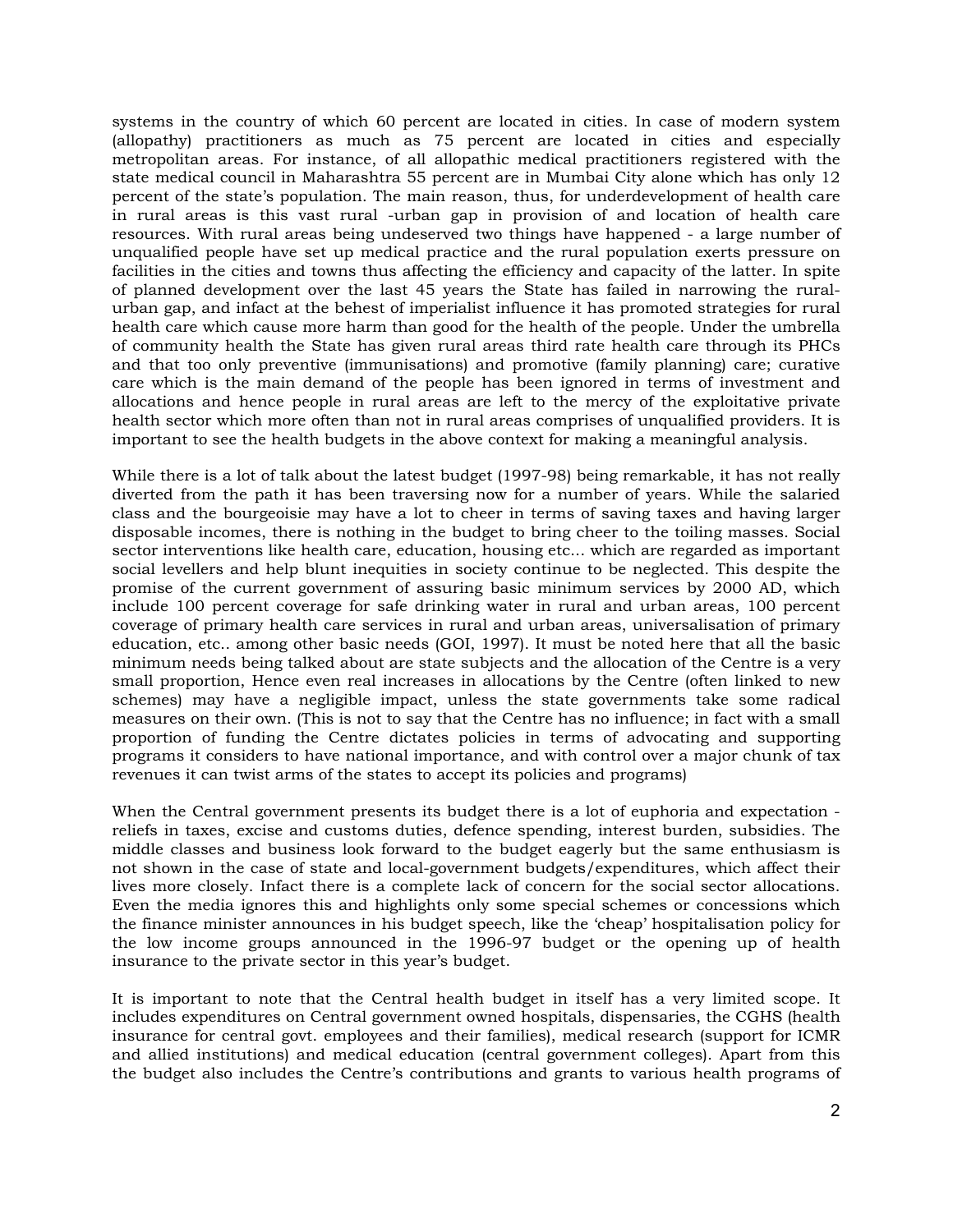national importance like control and eradication of communicable diseases like malaria, tuberculosis, leprosy, AIDS, as well as support for the family planning program (almost entirely centrally funded), immunisation, blindness control etc.. The larger part of health care budgets come from State and Union territory governments' own resources or from their share of revenues disbursed by the Centre. On an average during the last decade the Centre's contribution (grants and plan fund shares of special programs) has been about 17percent to the overall state health budgets. Table 2 gives an overview of budgets for the last one decade.

It is evident from Tables 2 - 6 that state governments are clearly the dominant spenders on various health care programs. However, given the lamentable state of affairs of public health services/institutions and their inability to meet demands of citizens, it is also clear that allocations to the health sector are both inadequate and inefficient. Further it is also evident that there is a declining trend in public health expenditures and when this is viewed in the context of the introductory remarks above it becomes apparent why the private health sector has such a strong hold of the health care market.

### **DECLINING HEALTH EXPENDITURES**

The State's commitment to provide health care for its citizens is reflected not only in the inadequacy of the health infrastructure and low levels of financing but also in declining support to various health care demands of the people, and especially since 1980s from when began the process of liberalisation and opening up of the Indian economy to the world markets. Medical care and control of communicable diseases are crucial areas of concern both in terms of what people demand as priority areas of health care as well as what existing socio-economic conditions demand. As with overall public health spending allocations to both these subsectors also show declining trends in the 1980s and 1990s. This increasing disinterest of the state in allocating resources for the health sector is also reflected in investment expenditure with very large decline in capital expenditures during the 1990s.

Further when we look at expenditures across states not one state shows a significantly different trend inspite of the fact that health care is a state subject under the constitution! This only goes to show how strongly the Central government influences the state's financing decisions and that too with average grants of less than 10% of the state's health budgets, very similar to how international agencies with even smaller grants exert large ideological influences. This lack of initiative on part of state governments to meet demands of the people is in part due to the tight grip that the Centre has over Plan resources, which are also largely investment expenditures. Thus the mechanism of 'planned' development is used by the Centre to make states tow their line even when the states may have opposition governments in power.

Under structural adjustment since 1991 there has been further compression in government spending in its efforts to bring down the fiscal deficit to the level as desired by the World Bank. The impact of new economics unleashed on people comes via income and prices and affects people through final consumption and / or employment, and for the poorest sections the development expenditures like IRDP, JRY, health care, education, housing and other welfare are crucial in the context of the existing overall lifechances available to such sections. There is clear evidence that expenditures on such social programs are declining in real terms and its benefits are accruing to fewer people. For instance the GOI budget expenditures have declined from 19.8 percent of the GDP in 1990-91 to 16.58 percent in 1993-94 and the central health sector has been even more severely affected (Tulasidhar, 1993). The states share in health expenditure has increased and that of the Centre declined drastically, and especially so for the centrally sponsored disease control and other national programs which are mostly of a preventive nature. If the states do not pick up the added burden of allocating additional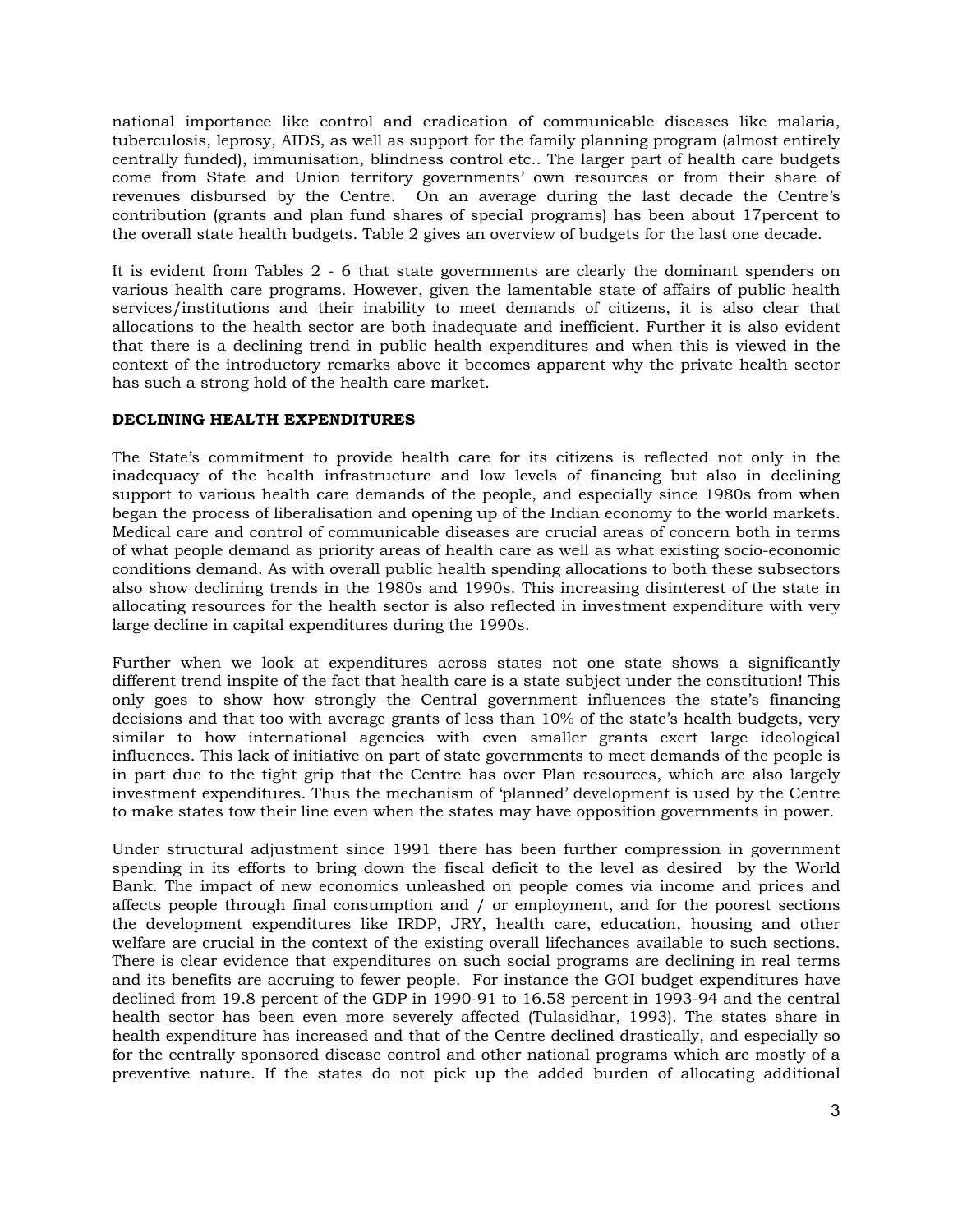resources for these programs then tuberculosis, malaria, AIDS, leprosy etc... would be plaguing the Indian people more severely.

The situation regarding medical care expenditures, which are the responsibility of state governments, is even worse. The decline in these expenditures have been much more severe and this has affected more the poorer sections of the urban population. The cutbacks within this account are on commodity purchases such as drugs, instruments and other consumables. Patients in public hospitals are now increasingly being given prescriptions to purchase drugs from outside at their own cost and this too against the background of drug prices having increased two to three times during the last 2 to 4 years. In many states small amounts of user charges have been introduced. Anecdotal accounts from various states, as well as data from the performance budget of the Ministry of Health in Maharashtra reveal that the net impact of introduction of user-charges and issuing of prescriptions to purchase drugs, injections, syringes, bandages etc.. from outside have reduced public hospital utilisation in most districts - and these would of necessity mean the poorest. All this ultimately pushes the poor to increasingly use private health providers, often at a cost of personal indebtedness, and makes public health institutions restricted to those who can exert influence to grab the restricted but quality services.

Most of these changes have been at the behest of World Bank whose World Development Report (1993 ) focused on Investing in Health. This report basically is directed at third world governments to reorient public health spending for selective health programs for targeted populations wherein it clearly implies that curative care, the bulk of health care, should be left to the private sector. In keeping with this the Andhra Pradesh government set up an autonomous body called the Andhra Pradesh Vaidya Vidhan Parishad to make the functioning of taluka level hospitals independent of the government and flexible to accommodate interaction with the private sector and is making further 'reforms' with assistance from World Bank. Punjab, West Bengal and Karnataka governments have followed suit to reform the public health sector under the guidance of World Bank (World Bank, 1996). Infact Punjab has gone one step further and set up a Corporation for managing public hospitals with private sector participation. In many states the first steps towards privatisation have been taken through contracting out certain services in the hospital to private bodies. In Maharashtra two municipal hospitals in Bombay are being considered for handing over to private medical colleges on a lease contract. In a number of states PHCs and selected programs in selected districts are being handed over to NGOs to run them more "efficiently". All in all the State is gradually abdicating responsibility in the health sector and that too under the garb of a progressive slogan, "peoples' health in peoples' hands".

| $YEAR \rightarrow$   | 1951   | 1961   | 1971   | 1976   | 1981   | 1986   | 1991   | <b>LATEST</b> |
|----------------------|--------|--------|--------|--------|--------|--------|--------|---------------|
|                      |        |        |        |        |        |        |        | (YR.)         |
| <b>HOSPITALS</b>     | 2694   | 3054   | 3862   | 4465   | 6805   | 7764   | 11174  | 13692         |
|                      |        |        |        |        |        |        |        | (1993)        |
| % RURAL              | 39     | 34     | 32     |        | 27     | 21     |        | 31            |
| % PRIVATE            |        |        |        | 14     | 43     | 44     | 57     | 67            |
| <b>HOSPITAL BEDS</b> | 117000 | 229634 | 348655 | 448866 | 504538 | 594747 | 664135 | 696203        |
|                      |        |        |        |        |        |        |        | (1993)        |
| % RURAL              | 23     | 22     | 21     |        | 17     | 18     |        | 20            |
| % PRIVATE            |        |        |        | 18     | 28     | 26     | 32     | 35            |
| <b>DISPENSARIES</b>  | 6600   | 9406   | 12180  | 11696  | 16745  | 25871  | 27431  | 27403         |
|                      |        |        |        |        |        |        |        | (1993)        |
| % RURAL              | 79     | 80     | 78     |        | 69     | 53     |        | 40            |
| % PRIVATE            |        |        |        |        | 13     | 45     | 60     | 63            |

#### **TABLE 1 : PATTERNS OF HEALTH SECTOR GROWTH IN INDIA 1951- 1995**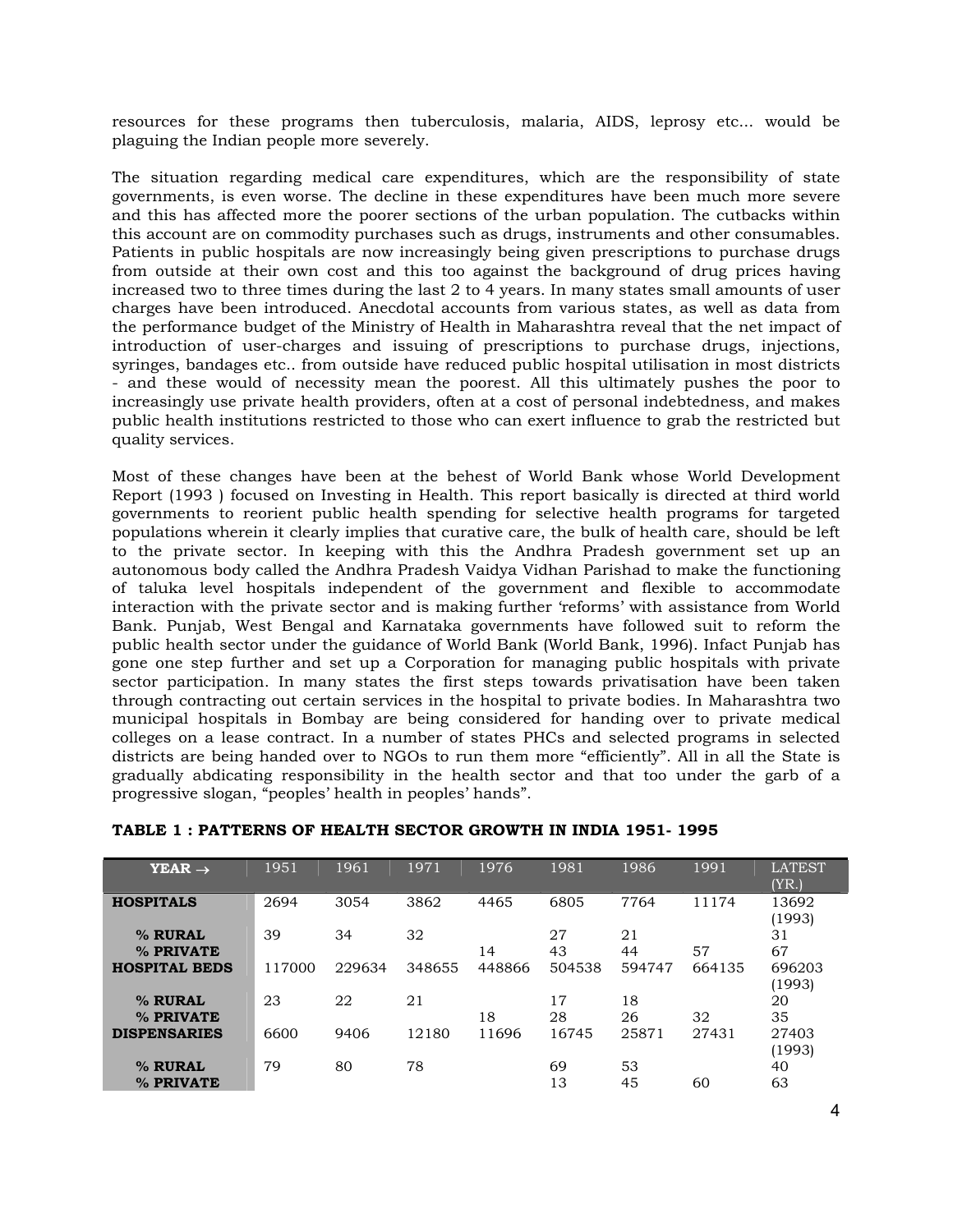| <b>PHCs</b>                                                       |                | 2695           | 5131   | 5373   | 5568   | 14145           | 22243  | 23009<br>(1993)     |
|-------------------------------------------------------------------|----------------|----------------|--------|--------|--------|-----------------|--------|---------------------|
| <b>SUBCENTRES</b>                                                 |                |                | 27929  | 37931  | 51192  | 98987           | 131098 | 131470<br>(1993)    |
| <b>DOCTORS</b><br><b>ALL SYSTEMS</b>                              | 156000         | 184606         | 450000 | 628000 | 665340 | 763437          | 920000 | 1100000<br>(1994)   |
| <b>PER CENT</b><br><b>ALLOPATHIC</b>                              | 39             | 45             | 34     | 34     | 40     | 42              | 43     | 38                  |
| <b>PER</b><br><b>CENT</b><br><b>PRIVATE</b><br><b>ALLOPATHIC.</b> |                |                | 62     |        | 71     | 73              |        |                     |
| <b>NURSES</b>                                                     | 16550          | 35584          | 80620  | 113455 | 150399 | 207430          | 311235 | 340208<br>(1992)    |
| <b>MED. COLLEGES</b><br><b>ALLOPATHIC</b>                         | 30             | 60             | 98     | 106    | 111    | 125             | 128    | 146<br>(1993)       |
| % PRIVATE<br><b>NON ALLOPATHIC</b><br>% PRIVATE                   | $\overline{7}$ | $\overline{4}$ | 9      | 9      | 10     | 17<br>222<br>65 | 19     | 29                  |
| OF<br><b>OUTTURN</b><br><b>MEDICAL</b><br><b>GRADUATES.</b>       | 1600           | 3400           | 10400  | 11982  | 12170  | 11970           | 12086  | 12000<br>(1994)     |
| <b>POSTGRADUATES</b>                                              |                | 397            | 1396   | 2265   | 3833   | 5427            | 3139   |                     |
| <b>NON</b><br><b>ALLOPATHIC</b>                                   |                |                |        |        |        | 4000            |        |                     |
| <b>PHARMACEUTICA</b><br>L<br>PROD.(Rs.BILL)                       | 0.2            | 0.8            | 3.0    | 4.3    | 14.3   | 21.4            |        | 60.5<br>(1995)      |
| GOVT.<br><b>HEALTH</b><br><b>EXPEND.(Rs.</b><br><b>BILLION)#</b>  | 0.22           | 1.08           | 3.35   | 6.78   | 12.86  | 29.66           | 50.20  | 113.13<br>$(96-97)$ |

*Source : CEHAT Database; Original Source : Health Statistics / Information of India, CBHI, GOI, various years; for pharmaceutical production : OPPI literature, various years; for health expenditure : from Demand for Grants of various state governments, respective years; @ data estimated by author; # data is revenue + capital and for both central and state govts., excluding water supply and sanitation (see Duggal et.al.EPW, Apr 15 & 22, 1995)* 

|                      |  |  |  | TABLE 2: AN OVERVIEW OF CENTRAL AND STATE HEALTH BUDGETS 1989-1997 |
|----------------------|--|--|--|--------------------------------------------------------------------|
| (in Rupees Billions) |  |  |  |                                                                    |

| <b>Category</b>                                         | 1988-<br>89 | 1989-<br>90 | 1990-<br>91 | $1991 -$<br>92 | 1992-<br>93 | 1993-<br>94 | 1994-<br>95 | 1995-<br>96 RE | 1996-97<br><b>RE</b> |
|---------------------------------------------------------|-------------|-------------|-------------|----------------|-------------|-------------|-------------|----------------|----------------------|
| 1.Total Health<br>Budget of the<br><b>Central Govt.</b> | 10.12       | 10.28       | 12.73       | 13.82          | 17.22       | 21.48       | 22.95       | 26.08          | 28.72                |
|                                                         |             |             |             |                |             |             |             |                |                      |
| $\overline{2.GOI's}$<br>own<br>expenditure              | 3.78        | 4.47        | 4.92        | 5.56           | 6.33        | 7.43        | 9.47        | 12.77          | 14.71                |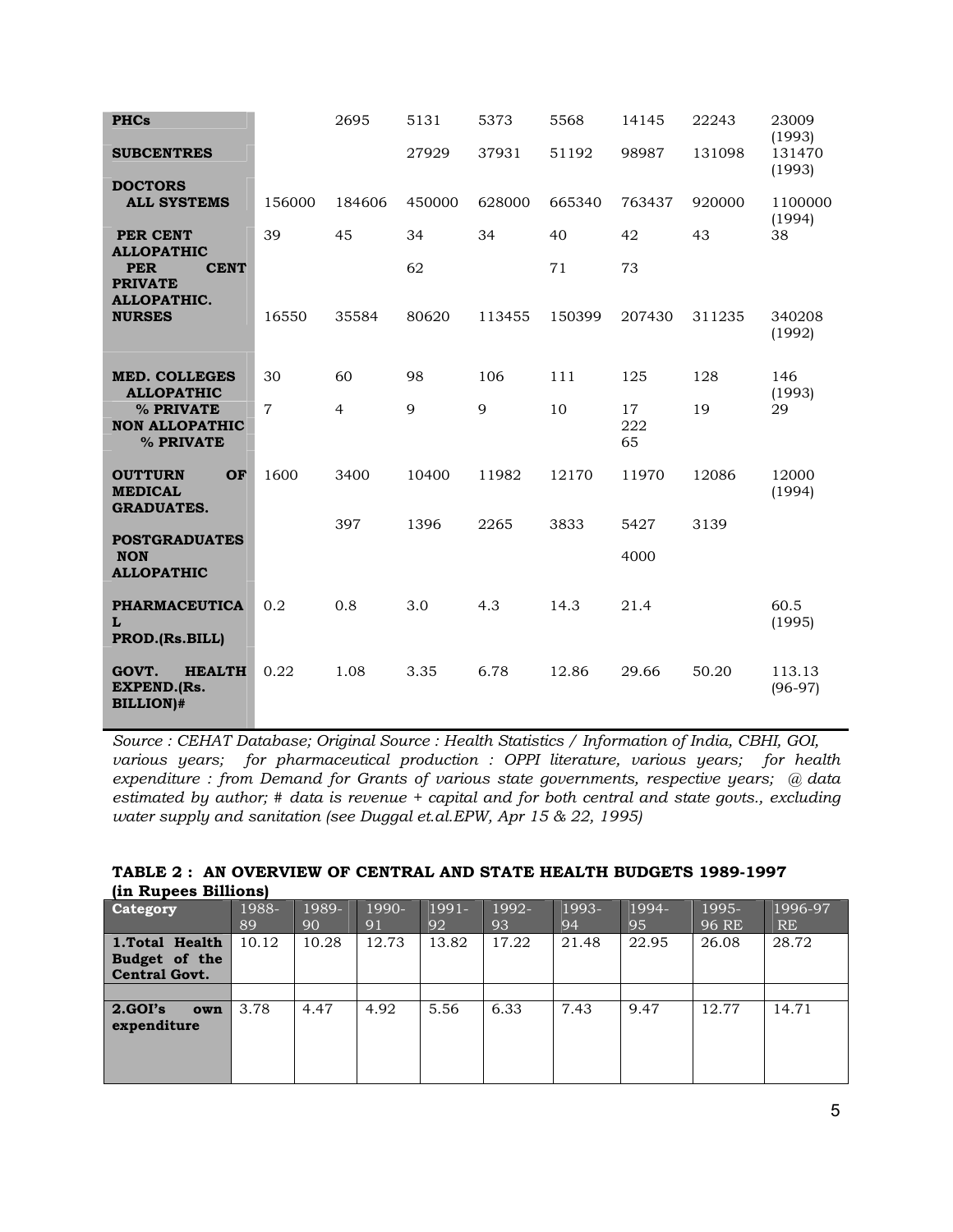| 3.Disbursemen<br>t to States and<br>$UTs(1-2)$                               | 6.34  | 5.81  | 7.81  | 8.26  | 10.89 | 14.05 | 13.48 | 13.31 | 14.01 |
|------------------------------------------------------------------------------|-------|-------|-------|-------|-------|-------|-------|-------|-------|
| 4.Health<br><b>Expenditure of</b><br>States #                                | 34.77 | 39.60 | 45.86 | 50.83 | 56.62 | 66.69 | 74.28 | 85.38 | 94.42 |
| 5.Percent<br><b>Central</b><br>component in<br>State Budget #<br>$(3/5*100)$ | 18.2  | 14.7  | 17.0  | 16.2  | 19.2  | 21.1  | 18.1  | 15.6  | 14.8  |

*Notes: # The state govt. expenditures are only from 25 states (excluding UTs) and exclude capital expenditures, hence the actual percentage of Central component should be less by about 1.5 to 2 Sources :1 Expenditure Budget 1996-97 Vol 1, GOI, July 1996, 2 and 4= Report on Currency* 

*and Finance, RBI, various years* 

## **TABLE 3 : SELECTED PUBLIC HEALTH EXPENDITURE RATIOS, ALL INDIA, 1981-1995**

|                                    | 1980- | 1985- | 1991- | 1992- | 1993- | 1994- | 1995-     | 1996-  |
|------------------------------------|-------|-------|-------|-------|-------|-------|-----------|--------|
| $YEAR \rightarrow$                 | 81    | 86    | 92    | 93    | 94    | 95    | 96        | 97     |
|                                    |       |       |       |       |       |       | <b>RE</b> | BE     |
| <b>HEALTH</b>                      |       |       |       |       |       |       |           |        |
| <b>EXPENDITURE AS %</b>            | 3.29  | 3.29  | 3.11  | 2.71  | 2.71  | 2.63  | 3.29      | 3.29   |
| <b>TOTAL</b><br>GOVT.<br><b>TO</b> |       |       |       |       |       |       |           |        |
| <b>EXPEND.</b>                     |       |       |       |       |       |       |           |        |
| <b>EXPEND.</b><br>ON               |       |       |       |       |       |       |           |        |
| MEDICAL CARE AS %                  | 43.30 | 37.82 | 26.78 | 27.66 | 27.46 | 25.75 | NA        | NA     |
| TO TOTAL HEALTH                    |       |       |       |       |       |       |           |        |
| EXPD.                              |       |       |       |       |       |       |           |        |
| EXPD. ON DISEASE                   |       |       |       |       |       |       |           |        |
| PROGRAM AS % TO                    | 12.96 | 11.69 | 10.59 | 10.84 | 10.41 | 9.51  | NA        | NA     |
| <b>TOTAL</b><br><b>HEALTH</b>      |       |       |       |       |       |       |           |        |
| EXPD.                              |       |       |       |       |       |       |           |        |
| CAPITAL EXPD. AS %                 |       |       |       |       |       |       |           |        |
| TO TOTAL HEALTH                    | 7.54  | 8.45  | 7.78  | 4.03  | 4.47  | 4.27  | 3.66      | 4.00   |
| EXPD.                              |       |       |       |       |       |       |           |        |
| <b>HEALTH</b><br><b>TOTAL</b>      | 11.89 | 27.15 | 52.01 | 62.04 | 71.83 | 78.67 | 97.93     | 108.60 |
| <b>EXPENDITURE</b><br>(Rs.         |       |       |       |       |       |       |           |        |
| <b>BILLION) - REVENUE</b>          |       |       |       |       |       |       |           |        |
| -INCLUDING CAPITAL                 | 12.86 | 29.66 | 56.39 | 64.64 |       | 82.17 | 101.65    | 113.13 |
| EXPD.                              |       |       |       |       | 75.18 |       |           |        |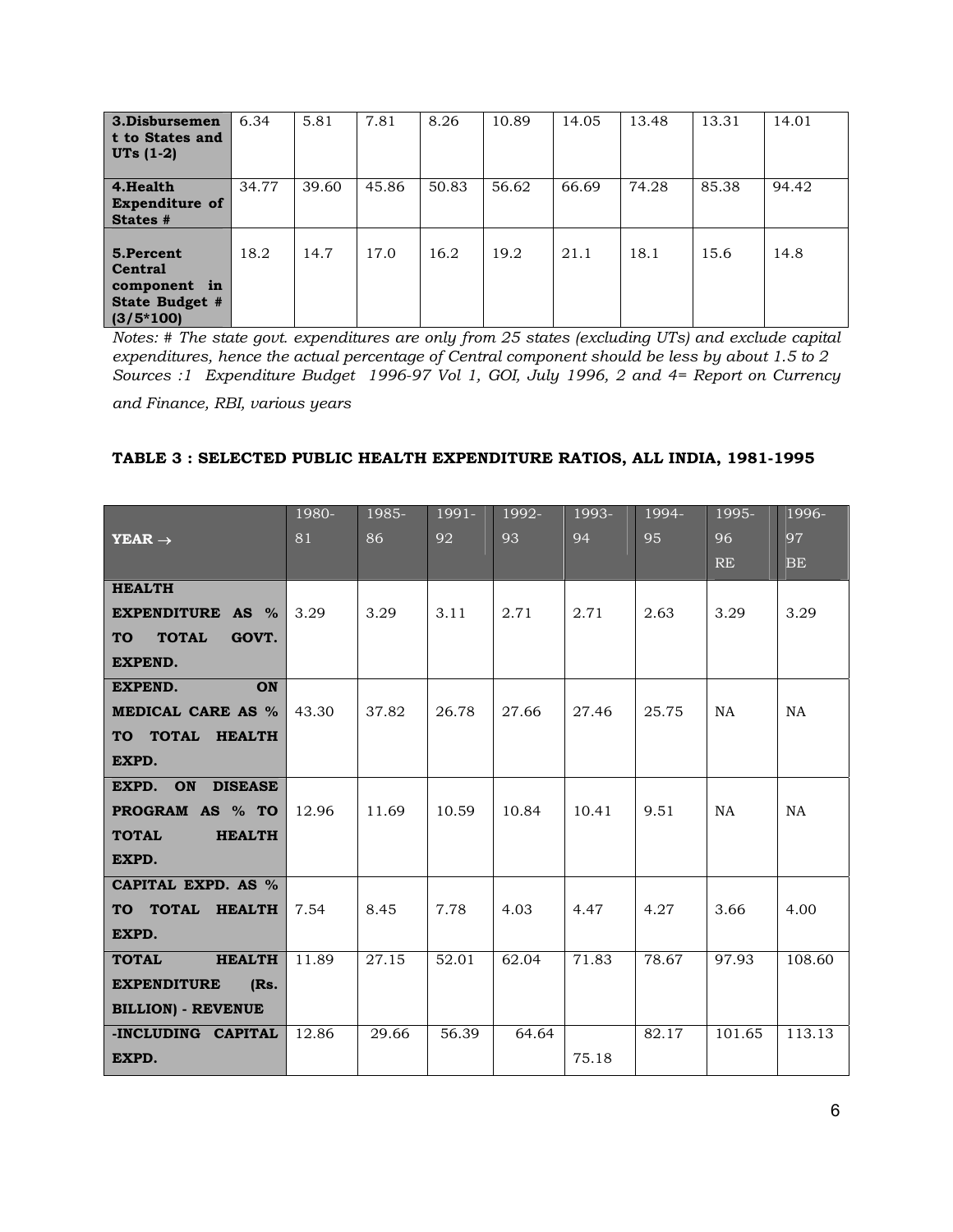| Course : CEILAT Detabase: Original Course : unto 1005.06 Compined Finance and Drougnus |  |  |  |  |
|----------------------------------------------------------------------------------------|--|--|--|--|

*Source : CEHAT Database; Original Source : upto 1985-86, Combined Finance and Rrevenue Accounts, Comptroller and Auditor General of India, respective years, other years, Demand for Grants, respective states, various years. The percentage for capital expenditure is based on revenue + capital total whereas for others it is as a percent of revenue expenditure. NA= not available. RE= revised estimate.* 

#### **TABLE 4 : REVENUE EXPENDITURE ON HEALTH BY STATES 1985-1996 (AS PERCENTAGE OF TOTAL GOVERNMENT REVENUE EXPENDITURE)**

| $YEAR \rightarrow$          | 1985-86 | 1991-92 | 1992-93 | 1993-94 RE | 1994-95 BE |
|-----------------------------|---------|---------|---------|------------|------------|
| <b>UNION GOVERNMENT</b>     | 0.52    | 0.45    | 0.42    | 0.45       | 0.42       |
| <b>MAJOR STATES</b>         |         |         |         |            |            |
| <b>ANDHRA PRADESH</b>       | 6.61    | 5.82    | 5.87    | 5.75       | 5.63       |
| <b>ASSAM</b>                | 6.75    | 5.23    | 5.57    | 5.14       | 6.00       |
| <b>BIHAR</b>                | 5.68    | 5.66    | 5.87    | 6.24       | 6.89       |
| <b>GUJARAT</b>              | 7.51    | 5.42    | 4.79    | 5.09       | 5.21       |
| <b>HARYANA</b>              | 7.00    | 4.19    | 4.56    | 3.60       | 2.90       |
| <b>JAMMU &amp; KASHMIR</b>  | 7.61    | 6.37    | 6.87    | 7.71       | 6.20       |
| <b>KARNATAKA</b>            | 6.60    | 5.96    | 6.44    | 6.56       | 6.39       |
| <b>KERALA</b>               | 7.85    | 6.92    | 6.29    | 7.13       | 7.44       |
| <b>MADHYA PRADESH</b>       | 6.69    | 5.78    | 5.48    | 5.65       | 5.55       |
| <b>MAHARASHTRA</b>          | 5.97    | 5.25    | 5.33    | 5.34       | 4.67       |
| <b>ORISSA</b>               | 7.38    | 5.94    | 5.63    | 6.00       | 5.00       |
| <b>PUNJAB</b>               | 7.24    | 4.32    | 5.78    | 5.32       | 5.33       |
| <b>RAJASTHAN</b>            | 8.11    | 6.85    | 6.64    | 6.34       | 6.97       |
| <b>TAMIL NADU</b>           | 7.70    | 6.72    | 5.73    | 6.64       | 6.59       |
| <b>UTTAR PRADESH</b>        | 9.75    | 6.00    | 5.81    | 5.48       | 5.38       |
| <b>WEST BENGAL</b>          | 8.92    | 7.31    | 7.55    | 7.15       | 6.58       |
| <b>OTHER STATES</b>         |         |         |         |            |            |
| <b>ARUNACHAL PRADESH</b>    | 5.85    | 6.28    | 6.37    | 5.64       | 6.39       |
| <b>GOA, DAMAN &amp; DIU</b> | 8.22    | 8.33    | 8.10    | 7.87       | 7.52       |
| <b>MIZORAM</b>              | 6.80    | 5.21    | 5.10    | 4.97       | 4.99       |
| <b>PONDICHERRY</b>          | 9.11    | 8.91    | 7.93    | 8.07       | 8.03       |
| <b>HIMACHAL PRADESH</b>     | 7.89    | 7.24    | 7.73    | 8.08       | 8.19       |
| <b>MANIPUR</b>              | 6.15    | 5.74    | 6.01    | 5.24       | 4.54       |
| <b>MEGHALAYA</b>            | 9.20    | 6.73    | 7.19    | 7.51       | 7.33       |
| <b>NAGALAND</b>             | 6.96    | 4.17    | $\star$ | 5.39       | 4.78       |
| <b>SIKKIM</b>               | 4.83    | 6.01    | 6.81    | 6.10       | 6.78       |
| <b>TRIPURA</b>              | 6.53    | 5.54    | 4.90    | 5.16       | 5.10       |
| <b>ALL INDIA</b>            | 3.29    | 3.11    | 2.71    | 2.71       | 2.63       |

*Notes : \* = Not available, RE = Revised Estimate; BE = Budget Estimate Source : CEHAT Database; Original Source : Same as Table 3* 

#### **TABLE 5 : EXPENDITURE ON NATIONAL DISEASE PROGRAMS BY STATES (AS PERCENTAGE OF TOTAL HEALTH EXPENDITURE)**

| $YEAR \rightarrow$    | 1985-86 | 1991-92 | $ 1992-93 $ | 1993-94 RE | 1994-95 BE |
|-----------------------|---------|---------|-------------|------------|------------|
| UNION GOVERNMENT      | 4.47    | 5.41    | 6.56        | 4.93       | νD         |
| <b>MAJOR STATES</b>   |         |         |             |            |            |
| <b>ANDHRA PRADESH</b> | 17.00   | 17.29   | 16.85       | 18.09      | 18.79      |
| <b>ASSAM</b>          | 18.77   | 9.90    | $\star$     | 9.41       | 7.26       |
| <b>BIHAR</b>          | 10.90   |         | 11.55       | 11.75      | 10.34      |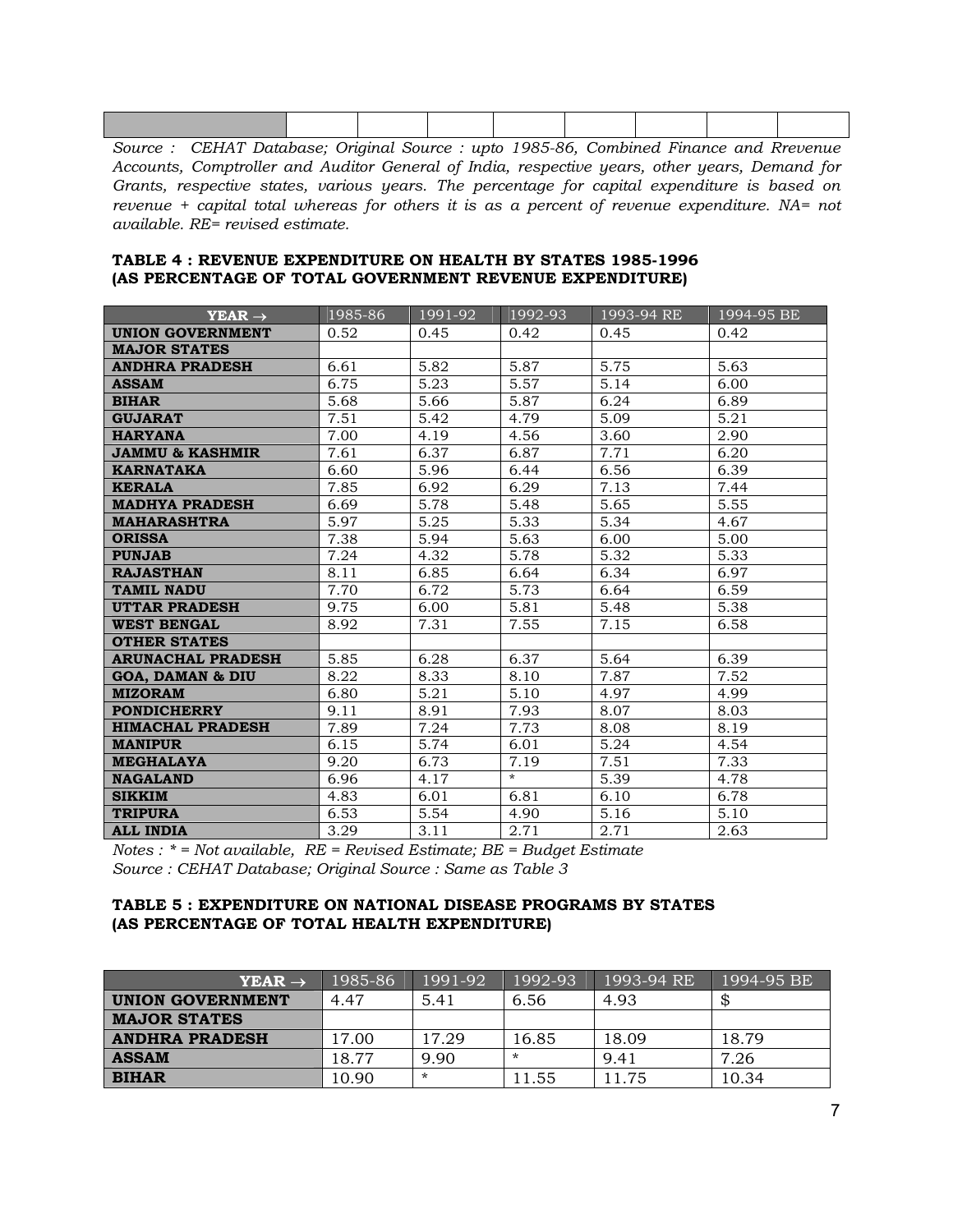| <b>GUJARAT</b>              | 14.09 | 11.91   | 12.24   | 13.04   | 13.76   |
|-----------------------------|-------|---------|---------|---------|---------|
| <b>HARYANA</b>              | 20.75 | 15.17   | 14.58   | 15.95   | 15.33   |
| <b>JAMMU &amp; KASHMIR</b>  | 3.10  | $\star$ | $\star$ | $\star$ | $\star$ |
| <b>KARNATAKA</b>            | 10.02 | 5.37    | 5.28    | 5.96    | 5.58    |
| <b>KERALA</b>               | 12.33 | 3.78    | 4.57    | 5.29    | 5.98    |
| <b>MADHYA PRADESH</b>       | 11.25 | 10.63   | 9.90    | 9.34    | 8.84    |
| <b>MAHARASHTRA</b>          | 16.03 | 11.95   | 11.81   | 11.26   | 11.87   |
| <b>ORISSA</b>               | 15.84 | 12.84   | 12.46   | 11.33   | 10.98   |
| <b>PUNJAB</b>               | 13.55 | 8.53    | 10.18   | 6.48    | 6.90    |
| <b>RAJASTHAN</b>            | 11.91 | 9.10    | 8.89    | 8.66    | 8.18    |
| <b>TAMIL NADU</b>           | 2.89  | 12.13   | 11.61   | 11.65   | 6.20    |
| <b>UTTAR PRADESH</b>        | 13.52 | 18.60   | 18.83   | 16.51   | 17.35   |
| <b>WEST BENGAL</b>          | 8.14  | 9.93    | 9.37    | 9.20    | 9.18    |
| <b>OTHER STATES</b>         |       |         |         |         |         |
| <b>ARUNACHAL PRADESH</b>    | 23.82 | 9.98    | 13.21   | 17.66   | 11.73   |
| <b>GOA, DAMAN &amp; DIU</b> | 6.92  | 4.85    | 5.67    | 5.60    | 5.13    |
| <b>MIZORAM</b>              | 13.67 | 11.00   | 11.19   | 12.81   | 11.83   |
| <b>PONDICHERRY</b>          | 9.90  | 8.96    | 8.84    | 8.70    | 8.97    |
| <b>HIMACHAL PRADESH</b>     | 12.86 | 10.92   | 13.04   | 11.40   | 11.24   |
| <b>MANIPUR</b>              | 16.88 | 18.38   | $\star$ | $\star$ | $\star$ |
| <b>MEGHALAYA</b>            | 13.06 | 14.32   | 4.50    | 3.10    | 4.04    |
| <b>NAGALAND</b>             | 13.88 | 16.16   | $\star$ | 12.66   | 16.62   |
| <b>SIKKIM</b>               | 10.38 | 8.68    | 9.32    | 7.64    | 8.66    |
| <b>TRIPURA</b>              | 16.20 | 6.23    | 9.49    | 8.86    | 9.42    |
| <b>ALL INDIA</b>            | 11.69 | 10.59   | 10.84   | 10.41   | 9.51    |

 *\* = Not Available; RE = Revised Estimates; BE = Budget Estimates; \$ = 1994-95 (BE) union government break-up not available.* 

*Source: CEHAT Database; Original Source: same as Table 3.*

### **TABLE 6 : EXPENDITURE ON MEDICAL CARE BY STATES (AS PERCENTAGE OF TOTAL HEALTH EXPENDITURE)**

| $YEAR \rightarrow$         | 1985-86 | $1991 - 92$ | 1992-93 | 1993-94 RE | 1994-95 BE |
|----------------------------|---------|-------------|---------|------------|------------|
| <b>UNION GOVERNMENT</b>    | 18.49   | 13.76       | 14.61   | 11.90      | $\star$    |
| <b>MAJOR STATES</b>        |         |             |         |            |            |
| <b>ANDHRA PRADESH</b>      | 42.23   | 31.73       | 32.03   | 34.72      | 31.31      |
| <b>ASSAM</b>               | 45.22   | 28.39       | 24.53   | 15.75      | 9.24       |
| <b>BIHAR</b>               | 48.17   |             | 15.07   | 13.14      | 12.79      |
| <b>GUJARAT</b>             | 32.85   | 26.86       | 29.34   | 26.62      | 26.46      |
| <b>HARYANA</b>             | 21.59   | 20.24       | 19.88   | 19.18      | 17.98      |
| <b>JAMMU &amp; KASHMIR</b> | 52.65   | $\star$     | $\star$ | $\star$    | $\star$    |
| <b>KARNATAKA</b>           | 43.65   | 24.32       | 20.93   | 24.34      | 22.91      |
| <b>KERALA</b>              | 51.28   | 39.11       | 42.17   | 44.61      | 42.14      |
| <b>MADHYA PRADESH</b>      | 37.69   | 28.51       | 28.58   | 24.34      | 25.16      |
| <b>MAHARASHTRA</b>         | 24.99   | 25.25       | 26.61   | 28.07      | 26.15      |
| <b>ORISSA</b>              | 42.46   | 25.34       | 24.60   | 21.85      | 24.17      |
| <b>PUNJAB</b>              | 50.86   | 23.21       | 35.36   | 30.72      | 30.56      |
| <b>RAJASTHAN</b>           | 40.78   | 28.09       | 27.59   | 27.37      | 25.09      |
| <b>TAMIL NADU</b>          | 57.46   | 36.44       | 35.87   | 43.42      | 43.52      |
| <b>UTTAR PRADESH</b>       | 25.80   | 28.69       | 30.09   | 32.33      | 32.33      |
| <b>WEST BENGAL</b>         | 44.65   | 37.86       | 38.93   | 36.25      | 37.18      |
| <b>OTHER STATES</b>        |         |             |         |            |            |